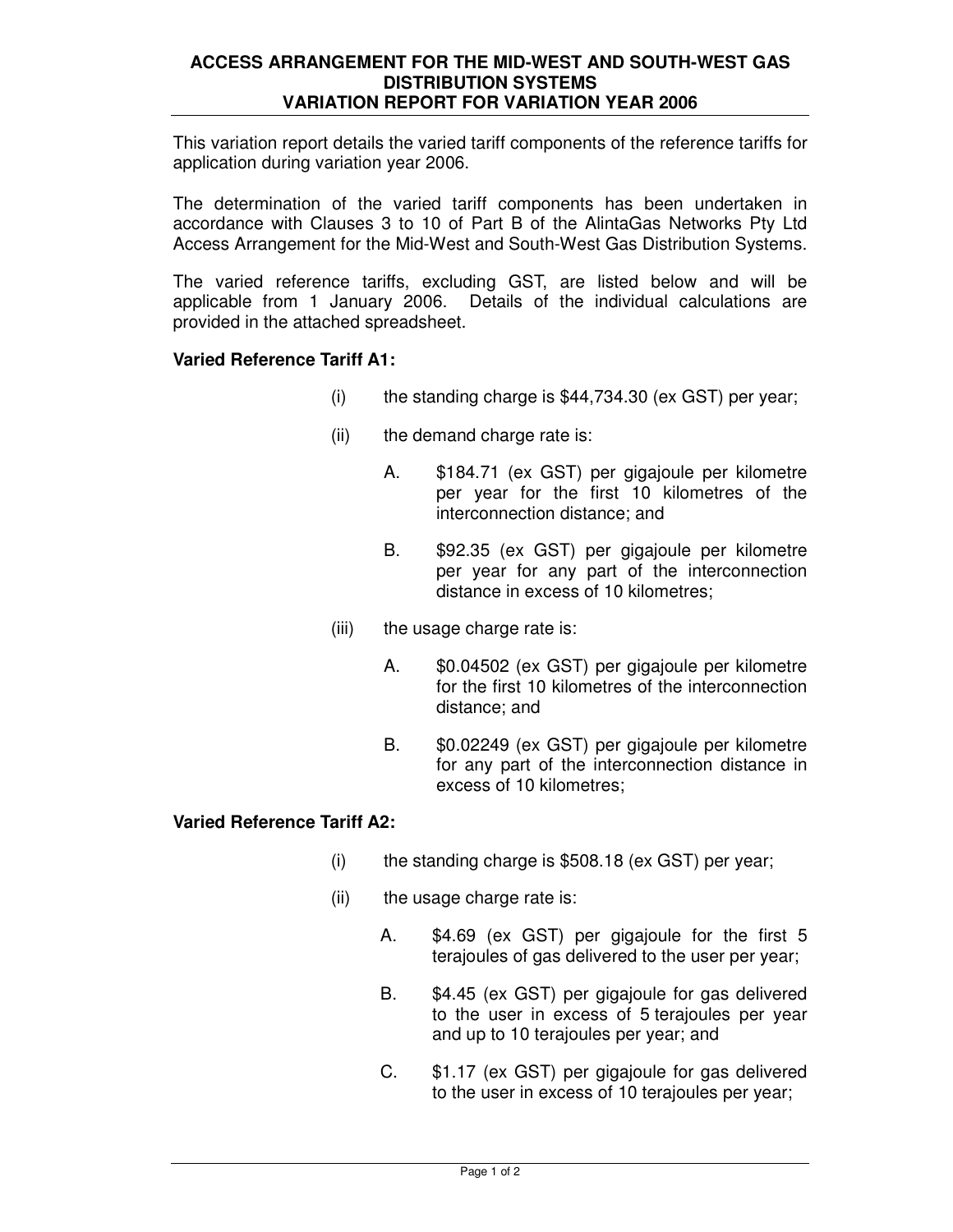## **Varied Reference Tariff B1:**

- (iii) the standing charge is \$508.18 (ex GST) per year;
- (iv) the usage charge rate is:
	- A. \$4.69 (ex GST) per gigajoule for the first 5 terajoules of gas delivered to the user per year;
	- B. \$4.45 (ex GST) per gigajoule for gas delivered to the user in excess of 5 terajoules per year and up to 10 terajoules per year; and

## **Varied Reference Tariff B2:**

- (i) the standing charge is \$203.25 (ex GST) per year; and
- (ii) the usage charge rate is:
	- A. \$5.18 (ex GST) per gigajoule for the first 100 gigajoules of gas delivered to the user per year; and
	- B. \$4.68 (ex GST) per gigajoule for gas delivered to the user in excess of 100 gigajoules per year;

### **Varied Reference Tariff B3:**

- (i) the standing charge is \$25.91 (ex GST) per year; and
- (ii) the usage charge rate is:
	- A. \$8.69 (ex GST) per gigajoule for the first 15 gigajoules of gas delivered to the user per year;
	- B. \$6.07 (ex GST) per gigajoule for gas delivered to the user in excess of 15 gigajoules per year and up to 45 gigajoules per year; and
	- C. \$3.73 (ex GST) per gigajoule for gas delivered to the user in excess of 45 gigajoules per year;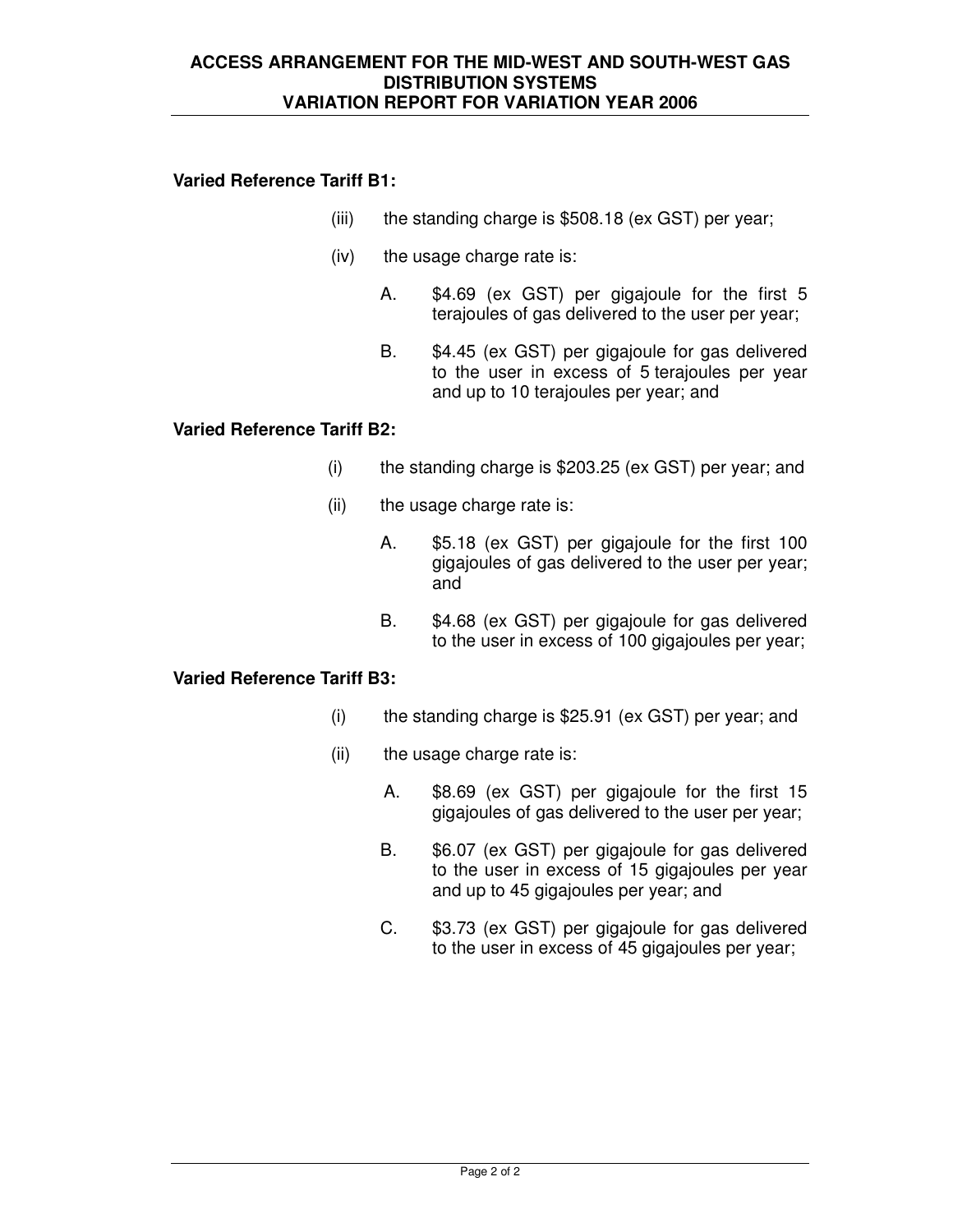## **Distribution Tariff Variation**

#### Proposed Distribution Tariffs

| <b>Tariff Category</b> | <b>Tariff Component</b> | $P_t$       | $Q_{t-2}$  | $P_{t-1} * Q_{t-2}$ | $P_t$ (inc GST) |
|------------------------|-------------------------|-------------|------------|---------------------|-----------------|
| <b>Tariff A1</b>       | <b>Fixed Charge</b>     | 44,734.3000 | 40         | 1,789,372           | 49,207.73000    |
| <b>Tariff A1</b>       | Usage First 10 km's     | 0.04502     | 25,655,886 | 1,155,028           | 0.04952         |
| Tariff A1              | Usage >10 km's          | 0.02249     | 15,170,548 | 341,186             | 0.02474         |
| Tariff A1              | Demand <10kms           | 184.7100    | 8,369      | 1,545,909           | 203.18000       |
| Tariff A1              | Demand >10km            | 92.3500     | 5,626      | 519,596             | 101.59000       |
| <b>Tariff A2</b>       | <b>Fixed Charge</b>     | 508.1800    | 77         | 39,130              | 559.00000       |
| <b>Tariff A2</b>       | First 5 TJ              | 4.6900      | 367,069    | 1,721,555           | 5.16000         |
| <b>Tariff A2</b>       | $>$ 5 TJ's < 10 TJ's    | 4.4500      | 338,573    | 1,506,649           | 4.90000         |
| <b>Tariff A2</b>       | $>10$ TJ's              | 1.1700      | 859,278    | 1,005,355           | 1.29000         |
| Tariff B1              | <b>Fixed Charge</b>     | 508.18      | 1,053      | 535,114             | 559.00000       |
| Tariff B1              | First 5 TJ              | 4.69        | 1,459,280  | 6,844,025           | 5.16000         |
| <b>Tariff B1</b>       | $> 5$ TJ's              | 4.4500      | 267,363    | 1,189,767           | 4.90000         |
| <b>Tariff B2</b>       | <b>Fixed Charge</b>     | 203.2500    | 5,047      | 1,025,803           | 223.58000       |
| <b>Tariff B2</b>       | First 100 GJ's          | 5.1800      | 304,600    | 1,577,829           | 5.70000         |
| <b>Tariff B2</b>       | $>100$ GJ's             | 4.6800      | 677,091    | 3,168,785           | 5.15000         |
| <b>Tariff B3</b>       | <b>Fixed Charge</b>     | 25.9100     | 498,756    | 12,922,768          | 28.50000        |
| Tariff B3              | First 15 GJ's           | 8.6900      | 5,485,617  | 47,670,009          | 9.56000         |
| <b>Tariff B3</b>       | $> 15$ GJ's < 45 GJ's   | 6.0700      | 3,303,795  | 20,054,034          | 6.68000         |
| <b>Tariff B3</b>       | $>45$ GJ's              | 3.7300      | 1,059,490  | 3,951,900           | 4.10000         |
| Tariiff A1N            | Total GJ's              |             | 10,547,413 |                     |                 |
| <b>Tariff A2N</b>      | Total GJ's              |             | 339,251    |                     |                 |
| <b>Tariff B1N</b>      | Total GJ's              |             | 11,800     |                     |                 |

**108,563,813**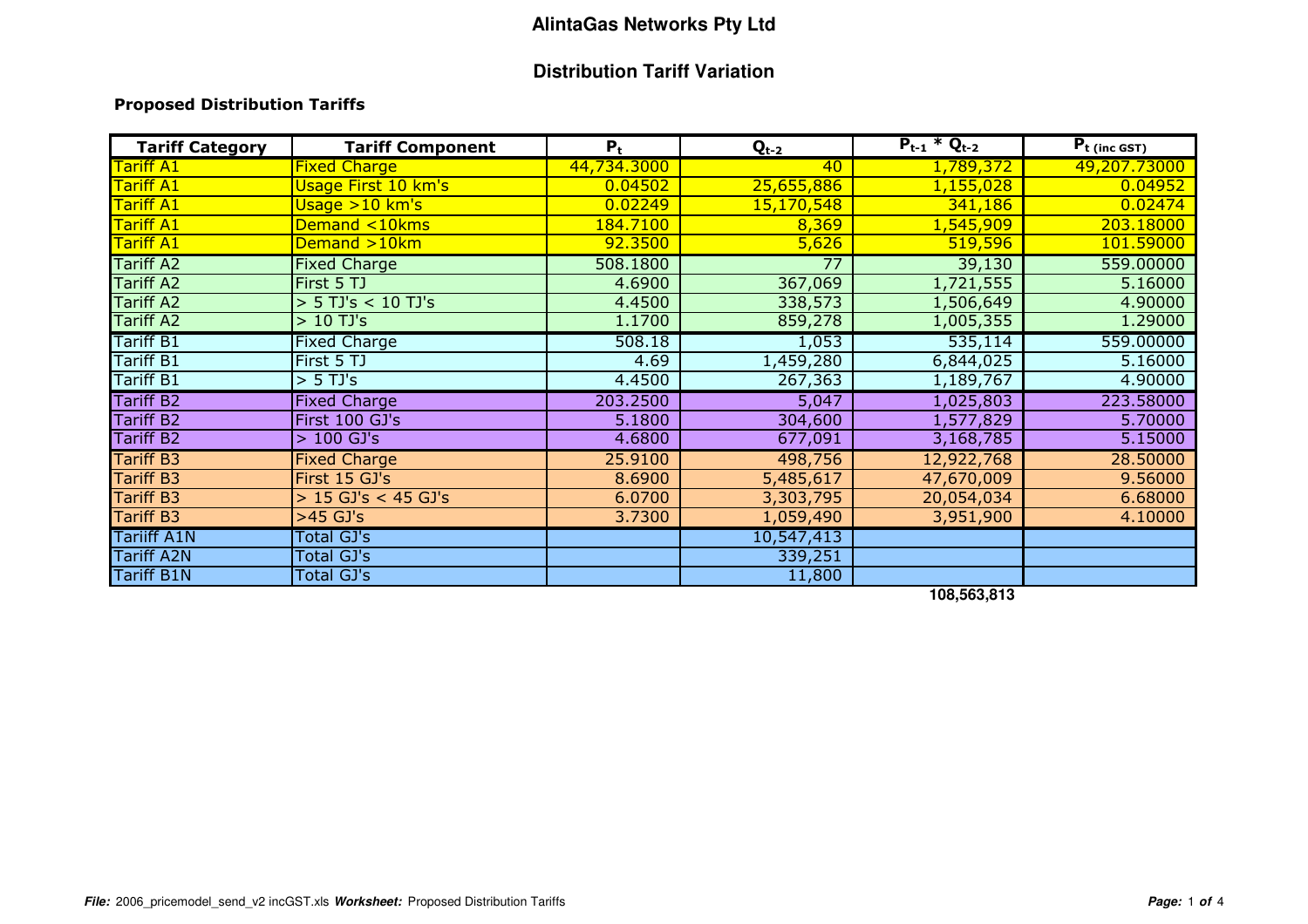## **Distribution Tariff Variation**

#### Existing Distribution Tariffs

| <b>Tariff Category</b> | <b>Tariff Component</b> | $P_{t-1}$   | $Q_{t-2}$  | $P_{t-1} * Q_{t-2}$ |
|------------------------|-------------------------|-------------|------------|---------------------|
| <b>Tariff A1</b>       | <b>Fixed Charge</b>     | 44,263.0500 | 40         | 1,770,522           |
| <b>Tariff A1</b>       | First 10 km's           | 0.04454     | 25,655,886 | 1,142,713           |
| <b>Tariff A1</b>       | $>10$ km's              | 0.02225     | 15,170,548 | 337,545             |
| Tariff A1              | Demand1 (<10)           | 182.7300    | 8,369      | 1,529,337           |
| <b>Tariff A1</b>       | Demand $2$ $(>10)$      | 91.3600     | 5,626      | 514,026             |
| <b>Tariff A2</b>       | <b>Fixed Charge</b>     | 502.9800    | 77         | 38,729              |
| <b>Tariff A2</b>       | First 5 TJ              | 4.6400      | 367,069    | 1,703,201           |
| <b>Tariff A2</b>       | $>$ 5 TJ's < 10 TJ's    | 4.4100      | 338,573    | 1,493,106           |
| <b>Tariff A2</b>       | $>10$ TJ's              | 1.1600      | 859,278    | 996,762             |
| <b>Tariff B1</b>       | <b>Fixed Charge</b>     | 502.98      | 1,053      | 529,638             |
| <b>Tariff B1</b>       | First 5 TJ              | 4.64        | 1,459,280  | 6,771,061           |
| <b>Tariff B1</b>       | $> 5$ TJ's              | 4.4100      | 267,363    | 1,179,073           |
| <b>Tariff B2</b>       | <b>Fixed Charge</b>     | 201.1900    | 5,047      | 1,015,406           |
| <b>Tariff B2</b>       | First 100 GJ's          | 5.1300      | 304,600    | 1,562,599           |
| <b>Tariff B2</b>       | $>100$ GJ's             | 4.6200      | 677,091    | 3,128,159           |
| <b>Tariff B3</b>       | <b>Fixed Charge</b>     | 25.1500     | 498,756    | 12,543,713          |
| <b>Tariff B3</b>       | First 15 GJ's           | 8.6000      | 5,485,617  | 47,176,304          |
| <b>Tariff B3</b>       | $> 15$ GJ's < 45 GJ's   | 6.0100      | 3,303,795  | 19,855,807          |
| <b>Tariff B3</b>       | $>45$ GJ's              | 3.9500      | 1,059,490  | 4,184,987           |
| <b>Tariff A1N</b>      | Total GJ's              |             | 10,547,413 |                     |
| <b>Tariff A2N</b>      | <b>Total GJ's</b>       |             | 339,251    |                     |
| <b>Tariff B1N</b>      | Total GJ's              |             | 11,800     |                     |

**107,472,690**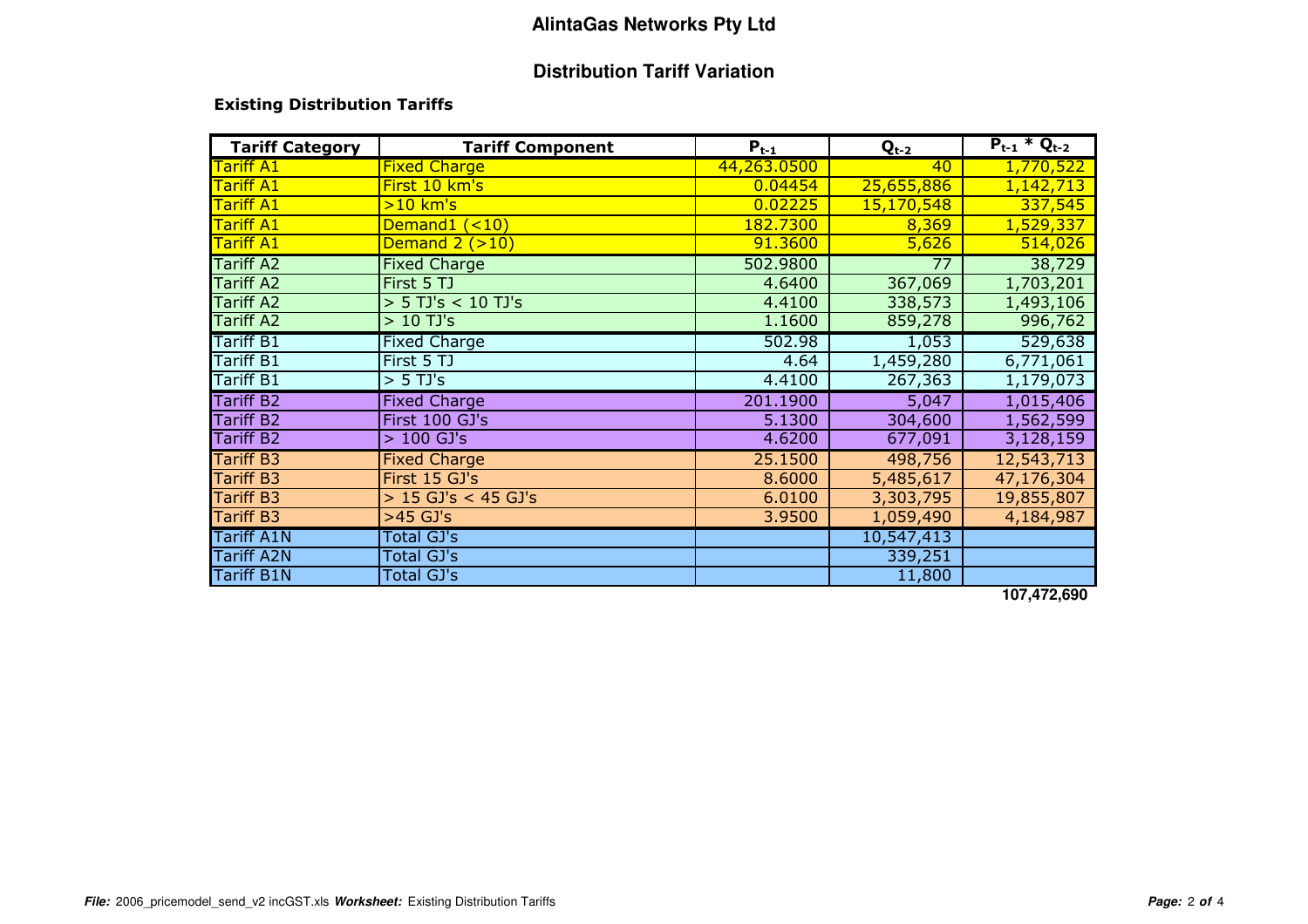# **Distribution Tariff Variation**

| <b>PRICE CONTROL FORMULA</b> |                                                                           |  |  |  |
|------------------------------|---------------------------------------------------------------------------|--|--|--|
| Sumof $P_t * Q_{t-2}$        | Bt = (Sumof $P_t * Q_{t-2}$ )/(Sumof $P_{t-1} * Q_{t-2}$ )<br>108,563,813 |  |  |  |
|                              | Sumof $P_{t-1} * Q_{t-2}$ 107,472,690                                     |  |  |  |
| Bt:<br><b>RHS:</b>           | 101.0153%<br>101.0153%                                                    |  |  |  |
|                              |                                                                           |  |  |  |
| $Bt \leq RHS$                | <b>Price Control - OK</b>                                                 |  |  |  |
|                              | RHS = $(SepCPI_{t-1}/SepCPI_{t-2})(1-X)(1+R_t)$                           |  |  |  |
| $SepCPI_{t-1}$ :             | 149.80                                                                    |  |  |  |
| $SepCPI_{t-2}$ :             | 145.40                                                                    |  |  |  |
| $X_t$ :                      | 2.240%                                                                    |  |  |  |
| $R_t$ .                      | 0.3%                                                                      |  |  |  |
| <b>RHS:</b>                  | 101.0153%                                                                 |  |  |  |
|                              | $R_t = \{1 + [Drct-1 * (1+WACC)]/Rev_t\} - 1$                             |  |  |  |
| $Drc_{t-1}$ :                | 309,469                                                                   |  |  |  |
| $Rev_t$ :                    | 112,096,000                                                               |  |  |  |
| WACC:                        | 6.78%                                                                     |  |  |  |
| $R_t$ :                      | 0.3%                                                                      |  |  |  |
|                              | $Drc_{t-1} = ((SepCPI_{2004}/SepCPI_{t-1}) * Arc_{t-1}) - Frc_{t-1}$      |  |  |  |
| SepCPI <sub>2004</sub>       | 145.40                                                                    |  |  |  |
| $SepCPI_{t-1}$               | 149.80                                                                    |  |  |  |
| $Arc_{t-1}$                  | \$<br>1,081,227                                                           |  |  |  |
| $Frc_{t-1}$                  | \$<br>740,000                                                             |  |  |  |